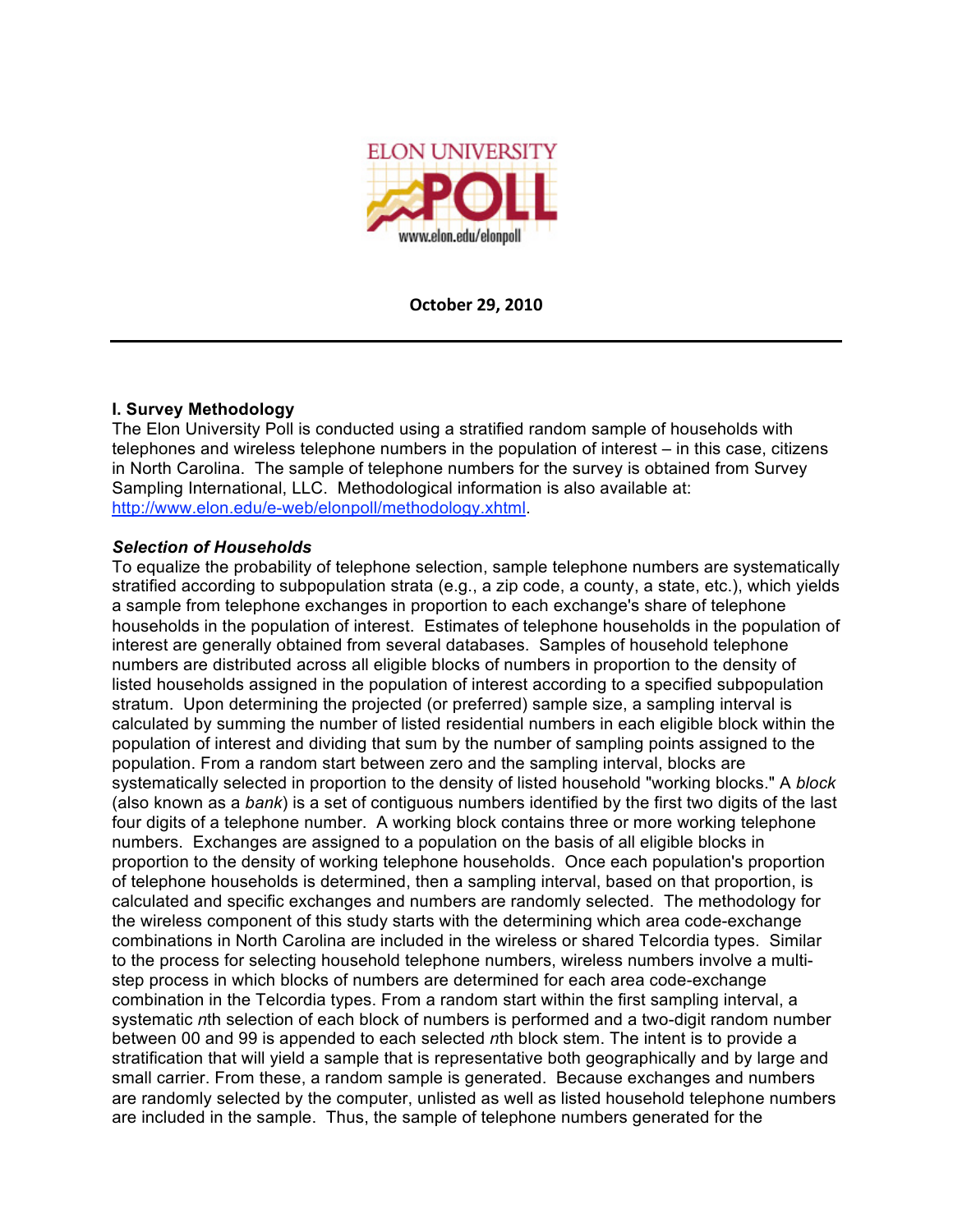population of interest constitutes a random sample of telephone households and wireless numbers of the population.

## *Procedures Used for Conducting the Poll*

The survey was conducted Sunday, October 24<sup>th</sup>, through Wednesday, October 27<sup>th</sup>, of 2010. During this time calls were made from 1:00 pm to 6:00 pm on Sunday and 5:00 pm to 9:00 pm on Monday through Wednesday. The Elon University Poll uses CATI system software (Computer Assisted Telephone Interviewing) in the administration of surveys. For each working telephone number in the sample, several attempts were made to reach each number. Only individuals 18 years or older were interviewed; those reached at business or work numbers were not interviewed. For each number reached, one adult is generally selected based on whether s/he is the oldest or youngest adult. Interviews, which are conducted by live interviewers, are completed with adults from the target population as specified. Interviews for this survey were completed with 515 adults from North Carolina. For a sample size of 515, there is a 95 percent probability that our survey results are within plus or minus 4.4 percentage points (the margin of sampling error) of the actual population distribution for any given question. For sub-samples (a subgroup selected from the overall sample), the margin of error is higher depending on the size of the subsample. When we use a subsample, we identify these results as being from a subsample and provide the total number of respondents and margin of error for that subsample. In reporting our results, we note any use of a subsample where applicable. Because our surveys are based on probability sampling, there are a variety of factors that prevent these results from being perfect, complete depictions of the population; the foremost example is that of margin of sampling error (as noted above). With all probability samples, there are theoretical and practical difficulties estimating population characteristics (or parameters). Thus, while efforts are made to reduce or lessen such threats, sampling error as well as other sources of error – while not all inclusive, examples of other error effects are non-response rates, question order effects, question wording effects, etc. – are present in surveys derived from probability samples.

## *Questions and Question Order*

The Elon University Poll provides the questions as worded and the order in which these questions are administered (to respondents). Conspicuous in reviewing some questions is the "bracketed" information. Information contained within brackets ( [ ] ) denotes response options as provided in the question; this bracketed information is rotated randomly to ensure that respondents do not receive a set order of response options presented to them, which also maintains question construction integrity by avoiding respondent acquiescence based on question composition. Some questions used a probe maneuver to determine a respondent's intensity of perspective. Probe techniques used in this questionnaire mainly consist of asking a respondent if their response is more intense than initially provided. For example, upon indicating whether s/he is satisfied or dissatisfied, we asked the respondent "would you say you are very 'satisfied'/'dissatisfied'". This technique is employed in some questions as opposed to specifying the full range of choices in the question. Though specifying the full range of options in questions is a commonly accepted practice in survey research, we sometimes prefer that the respondent determine whether their perspective is stronger or more intense for which the probe technique used. Another method for acquiring information from respondents is to ask an "openended" question. The open-ended question is a question for which no response options are provided, i.e., it is entirely up to the respondent to provide the response information.

### *The Elon University Poll*

The Elon University Poll is conducted under the auspices of the Center for Public Opinion Polling (Hunter Bacot, Director & Mileah Kromer, Assistant Director), which is a constituent part of the Institute for Politics and Public Affairs (George Taylor, Director); both these organizations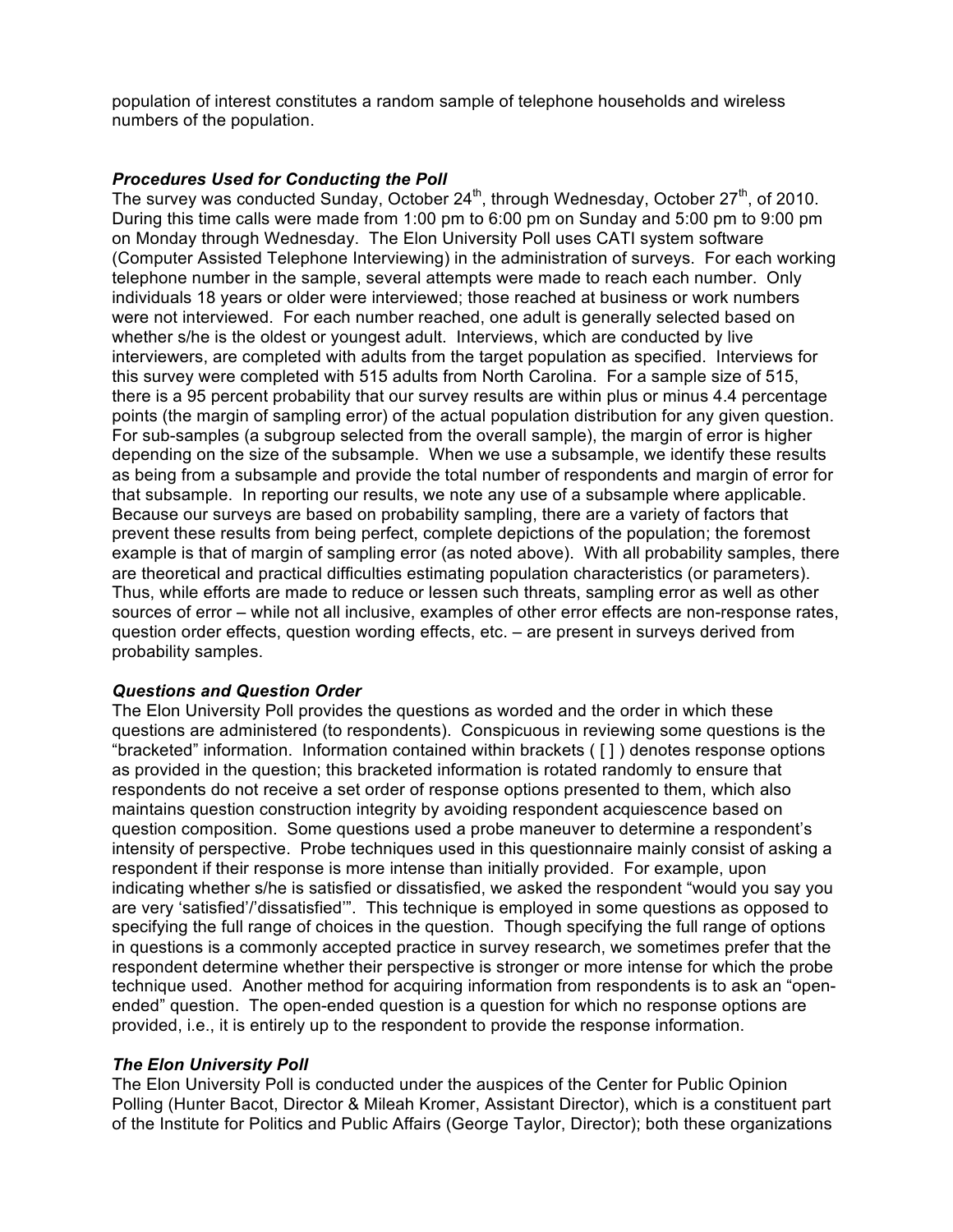are housed in the department of political science at Elon University. These academic units are part of Elon College, the College of Arts and Sciences at Elon University. The Elon University administration, led by Dr. Leo Lambert, President of the university, fully support the Elon University Poll as part of its service commitment to state, regional, and national constituents. Dr. Hunter Bacot, a professor in the department of political science, directs the Elon University Poll. Elon University students administer the survey as part of the University's commitment to experiential learning where "students learn through doing."

## **II. Survey Instrument and Percent Distributions by Question**

**Interviews were completed with 515 adults from households in the North Carolina. For a sample size of 515, there is a 95 percent probability that our survey results are within plus or minus 4.4 percentage points (the margin of sampling error) of the actual population distribution for any given question. Due to rounding, column totals may not equal 100 percent as indicated. Data are weighted to reflect the adult population in terms of age and race.**

| About the Codes appearing in Questions and Responses |                                                                                                                                                                                                                                                                                                                                                                                                                                                                   |  |
|------------------------------------------------------|-------------------------------------------------------------------------------------------------------------------------------------------------------------------------------------------------------------------------------------------------------------------------------------------------------------------------------------------------------------------------------------------------------------------------------------------------------------------|--|
|                                                      |                                                                                                                                                                                                                                                                                                                                                                                                                                                                   |  |
| <b>Response Options not</b><br>offered               | Response options are not offered to the person taking<br>the survey (respondent), but are included in the question<br>as asked (and usually denoted by brackets, [1].<br>Response options are generally offered only for<br>demographic questions (background characteristic, e.g.,<br>age, education, income, etc.).                                                                                                                                             |  |
| v = volunteered response                             | Respondents volunteer response option. As response<br>options are not offered to those taking the survey, some<br>respondents offer or volunteer response options.<br>Though not all volunteered options can be anticipated,<br>the more common options are noted.                                                                                                                                                                                                |  |
| $p =$ probed response                                | Respondents self-place in this option or category. A<br>probe maneuver is used in questions to allow the<br>respondent to indicate whether her/his response is more<br>intense than initially provided for in the choices<br>appearing in the question. For example, on probe<br>questions the interviewer, upon a respondent indicating<br>that she/he is satisfied (or dissatisfied), is instructed to<br>ask him/her "Would you say you are "very satisfied"?" |  |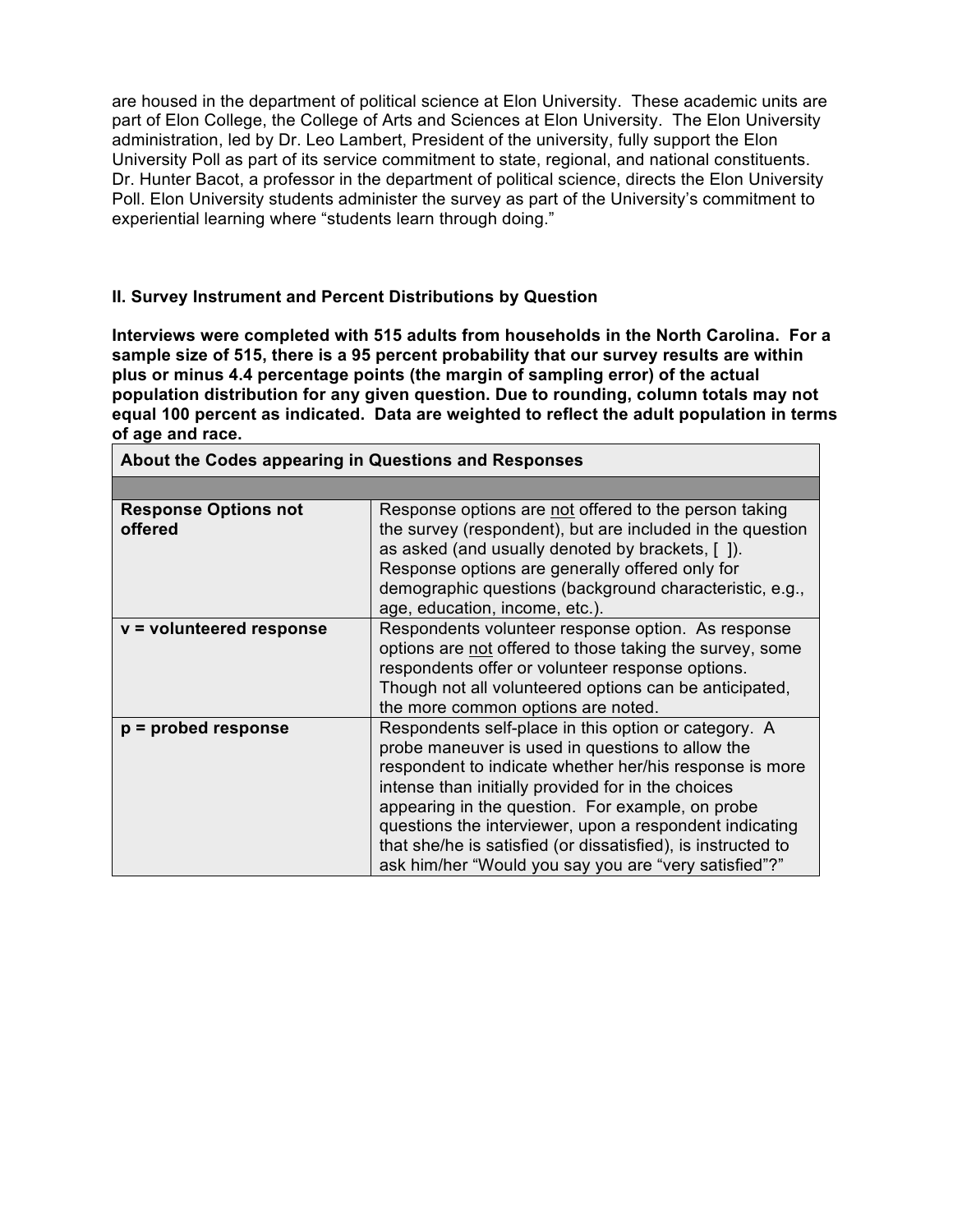# **Tables**

### **First, what do you think is the most important issue facing the state of North Carolina?**

|                                                   | Percent |
|---------------------------------------------------|---------|
| ECONOMY (JOBS, UNEMPLOYMENT, HOUSING CRISIS, ETC) | 64.5    |
| ELEMENTARY & SECONDARY EDUCATION                  | 8.0     |
| <b>HEALTH CARE</b>                                | 4.5     |
| <b>TAXES</b>                                      | 3.3     |
| ECONOMIC DEVELOPMENT (INCLUDES INCENTIVES)        | 2.5     |
| <b>IMMIGRATION</b>                                | 1.8     |
| <b>CRIME &amp; DRUGS</b>                          |         |
| Total (N=515; +/-4.4)                             |         |

**Note: issues mentioned less than 1 percent are not listed.**

Thinking about things in the country, do you feel things in this country [are going in the right direction, or **have they gotten off on the wrong track]?**

|                                            | Percent |
|--------------------------------------------|---------|
| STRONGLY GOTTEN OFF ON THE WRONG TRACK (p) | 38.3    |
| GOTTEN OFF ON THE WRONG TRACK              | 24.3    |
| <b>GOING IN THE RIGHT DIRECTION</b>        | 19.7    |
| STRONGLY GOING IN THE RIGHT DIRECTION (p)  | 12.9    |
| DON'T KNOW (v)                             | 4.5     |
| REFUSED (v)                                | .2      |
| Total (N=515; $+/-4.4$ )                   | 100     |

**Do you [approve or disapprove] of the way Barack Obama is handling his job as president?**

|                         | Percent |
|-------------------------|---------|
| STRONGLY DISAPPROVE (p) | 32.0    |
| <b>DISAPPROVE</b>       | 14.3    |
| <b>APPROVE</b>          | 26.0    |
| STRONGLY APPROVE (p)    | 20.3    |
| DON'T KNOW (v)          | 6.0     |
| REFUSED (v)             | 1.4     |
| Total (N=515; +/-4.4)   | 100.0   |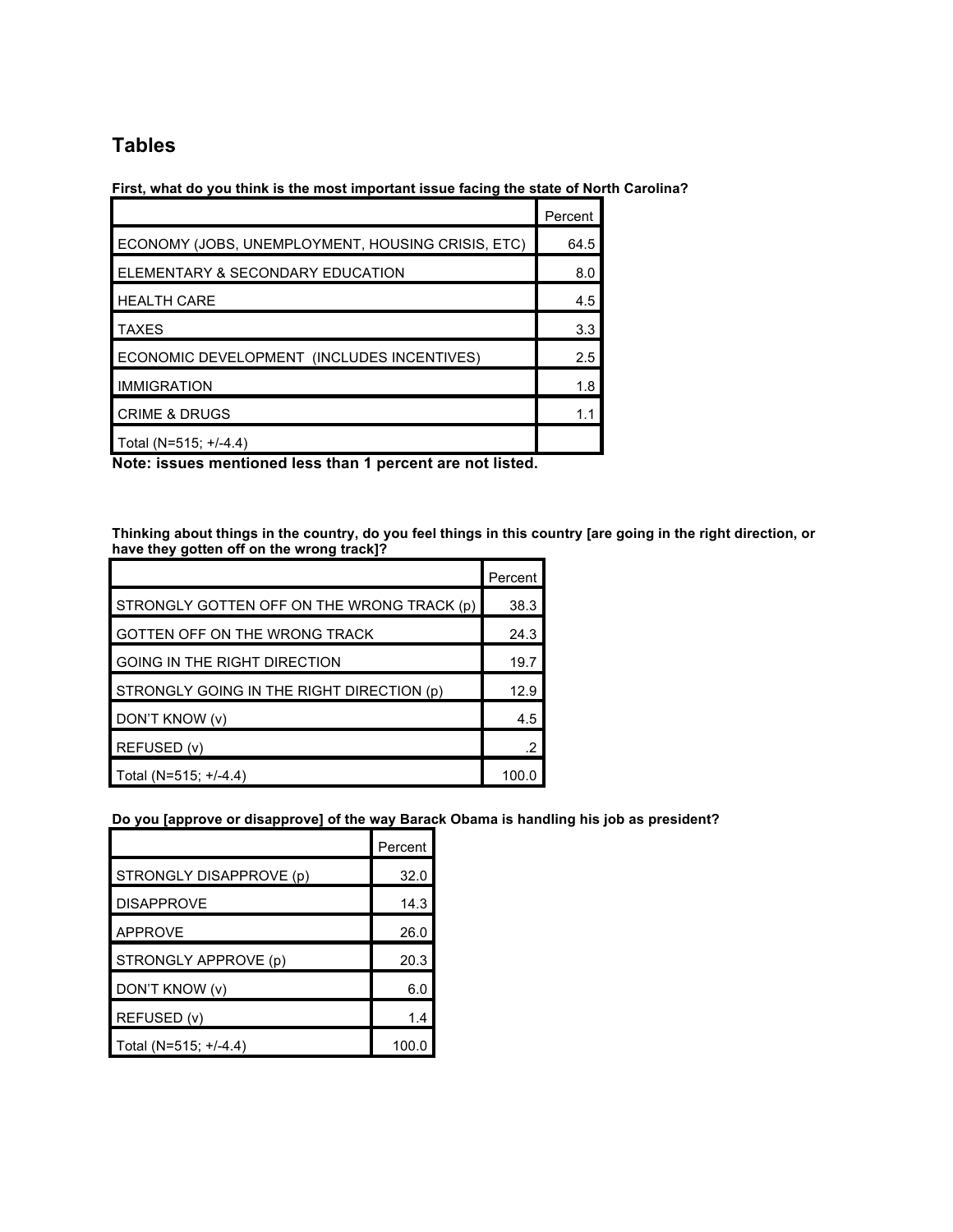Is President Obama's job performance [going to influence or not influence] how you are going to vote next **week?**

|                                 | Percent |
|---------------------------------|---------|
| STRONGLY WILL NOT INFLUENCE (p) | 11.6    |
| <b>WILL NOT INFLUENCE</b>       | 27.9    |
| <b>WILL INFLUENCE</b>           | 29.9    |
| STRONGLY WILL INFLUENCE (p)     | 25.0    |
| DON T KNOW (v)                  | 5.2     |
| REFUSED (v)                     |         |
| Total (N=515; +/-4.4)           | 100.0   |

*The following two questions were only asked of those respondents indicating (in the previous question) that President Obama's job performance was going to influence, or strongly influence how they were going to vote.*

**Since you said that President Obama's job performance is influencing how you are going to vote, is it going to make you [more or less] likely to vote for Democratic candidates in next week's elections?**

|                                      | Percent |
|--------------------------------------|---------|
| LESS LIKELY TO VOTE FOR DEMOCRATS    | 45.3    |
| MORE LIKELY TO VOTE FOR DEMOCRATS    | 33.0    |
| I'M NOT VOTING FOR ANY DEMOCRATS (v) | 5.3     |
| I'M VOTING FOR REPUBLICANS (v)       | 2.3     |
| NOT GOING TO DO EITHER (v)           | 6.2     |
| DON'T KNOW (v)                       | 7.3     |
| REFUSED (v)                          | .6      |
| Total (N=283; +/-5.9)                | 100.0   |

**Since you said that President Obama's job performance is influencing how you are going to vote, is it going to make you [more or less] likely to vote for Republican candidates in next week's elections?**

|                                        | Percent |
|----------------------------------------|---------|
| LESS LIKELY TO VOTE FOR REPUBLICANS    | 23.3    |
| MORE LIKELY TO VOTE FOR REPUBLICANS    | 51.0    |
| I'M NOT VOTING FOR ANY REPUBLICANS (v) | 5.1     |
| I'M VOTING FOR DEMOCRATS (v)           | 5.2     |
| NOT GOING TO DO EITHER (v)             | 7.9     |
| DON'T KNOW (v)                         | 6.7     |
| REFUSED (v)                            | .8      |
| Total (N=283; +/-5.9)                  | 100.0   |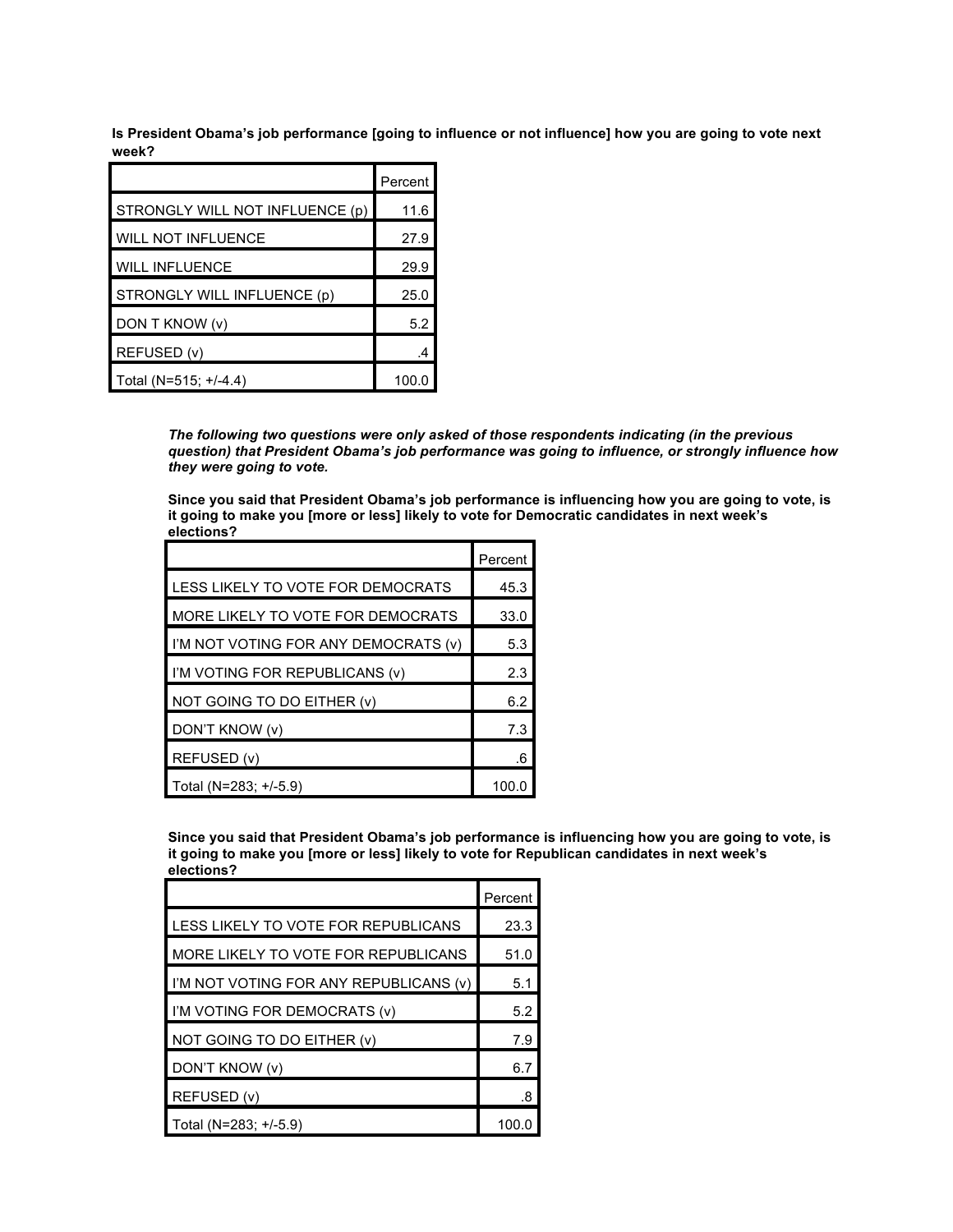### **Do you [approve or disapprove] of Richard Burr as your Senator?**

|                         | Percent |
|-------------------------|---------|
| STRONGLY DISAPPROVE (p) | 12.3    |
| <b>DISAPPROVE</b>       | 21.0    |
| <b>APPROVE</b>          | 26.6    |
| STRONGLY APPROVE (p)    | 10.9    |
| DON'T KNOW (v)          | 29.0    |
| REFUSED (v)             | .3      |
| Total (N=515; +/-4.4)   | 100.0   |

### Do you [approve or disapprove] of the way Richard Burr is handling his job as United States Senator?

|                         | Percent |
|-------------------------|---------|
| STRONGLY DISAPPROVE (p) | 9.7     |
| <b>DISAPPROVE</b>       | 22.1    |
| <b>APPROVE</b>          | 30.7    |
| STRONGLY APPROVE (p)    | 9.3     |
| DON'T KNOW (v)          | 26.0    |
| REFUSED (v)             | 2.3     |
| Total (N=515; +/-4.4)   | 100.0   |

Thinking about your current United States Senator, Richard Burr . . . do you think [he has performed his job **well enough to deserve re-election, or do you think it's time to give a new person a chance?]**

|                                      | Percent |
|--------------------------------------|---------|
| <b>BURR DESERVES RE-ELECTION</b>     | 33.4    |
| TIME FOR NEW PERSON TO HAVE A CHANCE | 45.1    |
| IT DEPENDS (v)                       | 2.1     |
| NOT SURE AT THIS TIME (v)            | 5.0     |
| DON'T KNOW (v)                       | 13.8    |
| REFUSED (v)                          | .5      |
| Total (N=515; +/-4.4)                | 100.0   |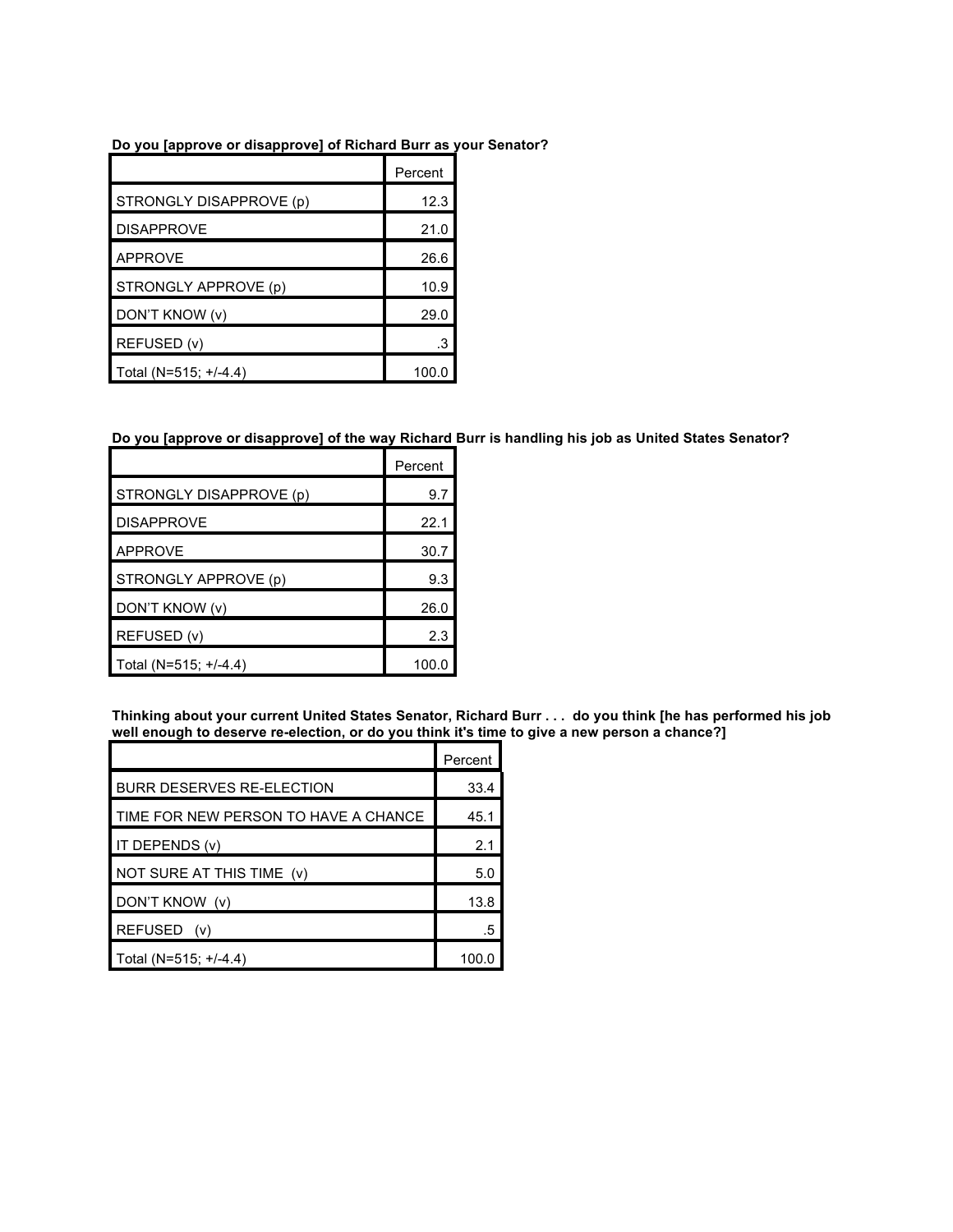**Do you [approve or disapprove] of the way Beverly Perdue is handling her job as governor?**

|                         | Percent |
|-------------------------|---------|
| STRONGLY DISAPPROVE (p) | 22.7    |
| <b>DISAPPROVE</b>       | 25.3    |
| <b>APPROVE</b>          | 31.8    |
| STRONGLY APPROVE (p)    | 7.0     |
| DON'T KNOW (v)          | 12.9    |
| REFUSED (v)             | .3      |
| Total (N=515; +/-4.4)   | 100.0   |

Is the way you feel about how Governor Perdue has handled her job as governor [going to influence or not **influence] how you are going to vote next week?**

|                                 | Percent |
|---------------------------------|---------|
| STRONGLY WILL NOT INFLUENCE (p) | 10.8    |
| <b>WILL NOT INFLUENCE</b>       | 36.7    |
| <b>WILL INFLUENCE</b>           | 27.0    |
| STRONGLY WILL INFLUENCE (p)     | 17.8    |
| DON'T KNOW (v)                  | 7.6     |
| REFUSED (v)                     | .3      |
| Total (N=515; +/-4.4)           | 100.0   |

*The following two questions were only asked of those respondents indicating (in the previous question) that Governor Perdue's job performance was going to influence, or strongly influence how they were going to vote.*

**Since you said that Governor Perdue's job performance is influencing how you are going to vote, is it going to make you [more or less] likely to vote for Democratic candidates in next week's elections?**

|                                      | Percent |
|--------------------------------------|---------|
| LESS LIKELY TO VOTE FOR DEMOCRATS    | 40.8    |
| MORE LIKELY TO VOTE FOR DEMOCRATS    | 33.1    |
| I'M NOT VOTING FOR ANY DEMOCRATS (v) | 2.9     |
| I'M VOTING FOR REPUBLICANS (v)       | 1.4     |
| NOT GOING TO DO EITHER (v)           | 10.5    |
| DON'T KNOW (v)                       | 11.3    |
| Total (N=231; +/-6.6)                | 100.0   |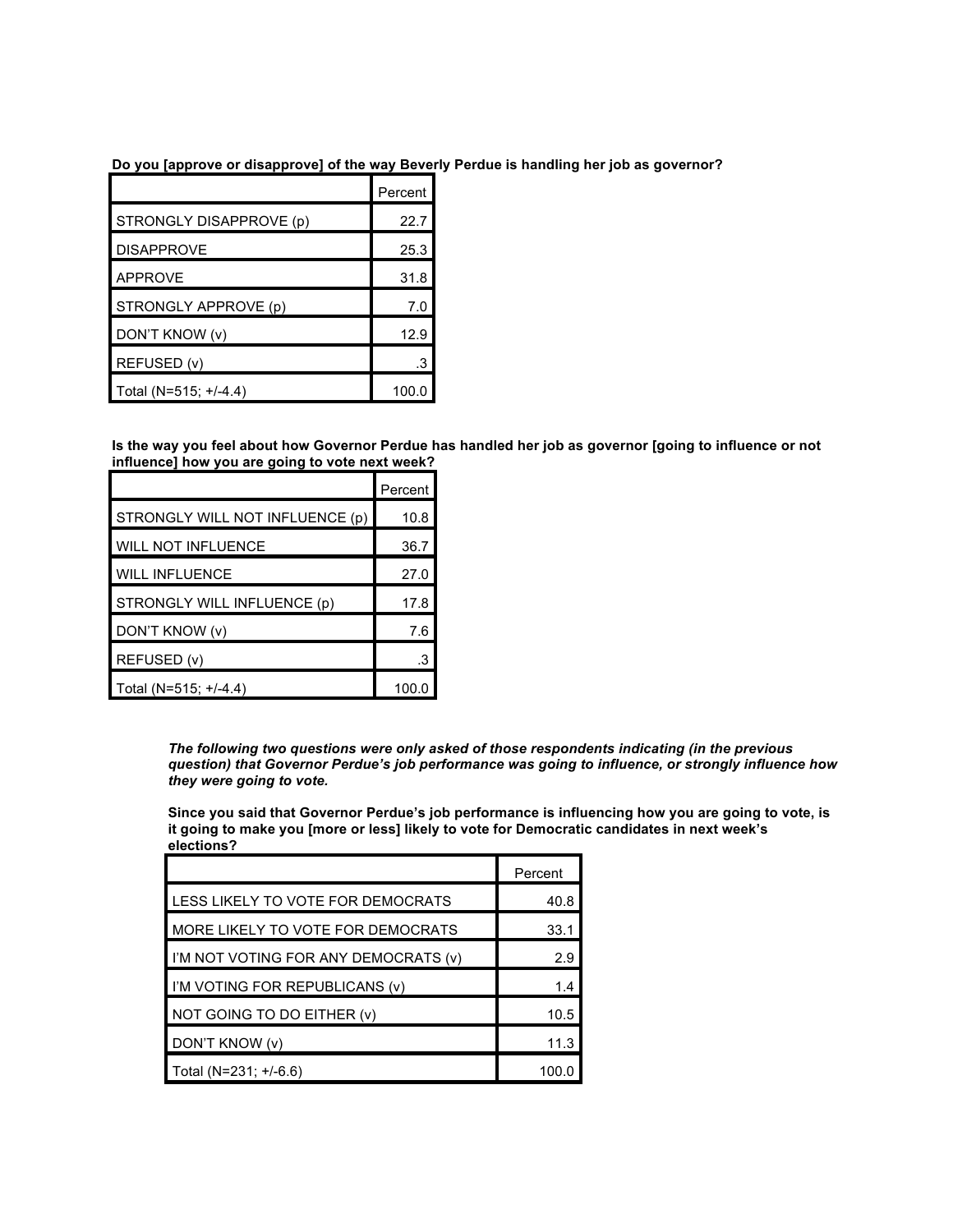**Since you said that Governor Perdue's job performance is influencing how you are going to vote, is it going to make you [more or less] likely to vote for Republican candidates in next week's elections?**

|                                        | Percent |
|----------------------------------------|---------|
| LESS LIKELY TO VOTE FOR REPUBLICANS    | 24.8    |
| MORE LIKELY TO VOTE FOR REPUBLICANS    | 44.6    |
| I'M NOT VOTING FOR ANY REPUBLICANS (v) | 4.2     |
| I I'M VOTING FOR DEMOCRATS (v)         | 3.9     |
| NOT GOING TO DO EITHER (v)             | 8.8     |
| DON'T KNOW (v)                         | 12.5    |
| REFUSED (v)                            | 1.2     |
| Total (N=231; +/-6.6)                  | 100.0   |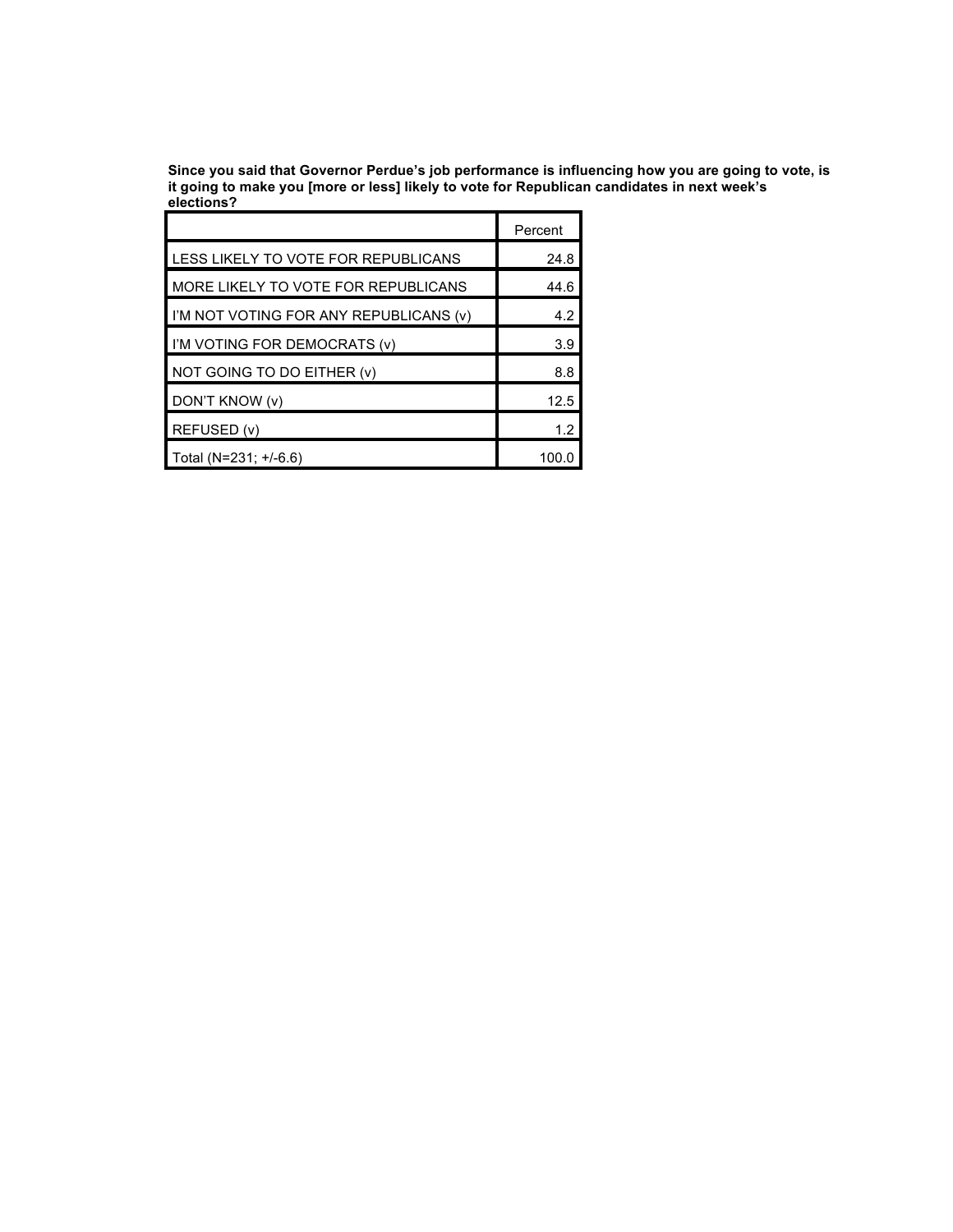Do you [approve or disapprove] of the way Congress -- the US Senate & US House of Representatives -- is **doing its job?**

|                         | Percent |
|-------------------------|---------|
| STRONGLY DISAPPROVE (p) | 31.7    |
| <b>DISAPPROVE</b>       | 39.6    |
| <b>APPROVE</b>          | 19.0    |
| STRONGLY APPROVE (p)    | 2.9     |
| DON'T KNOW (v)          | 6.5     |
| REFUSED (v)             | 4       |
| Total (N=515; +/-4.4)   | 100.0   |

Overall, who do you trust to do the best job dealing with the main issues the nation faces over the next couple of years . . . [do you trust President Obama, the Republicans in Congress, or the Democrats in **Congress] to do the best job?**

|                         | Percent |
|-------------------------|---------|
| PRESIDENT OBAMA         | 34.6    |
| DEMOCRATS IN CONGRESS   | 14.4    |
| REPUBLICANS IN CONGRESS | 32.4    |
| NONE OF THEM (v)        | 13.9    |
| DON'T KNOW (v)          | 4.4     |
| REFUSED (v)             | .3      |
| Total (N=515; +/-4.4)   | 100.0   |

Which party will you be voting for in the United States Senate election next week, will you be [voting for the **Republican party, Libertarian party, Democratic party] or have you even decided how you'll vote?**

|                         | <b>SEPT</b><br>2010 | OCT<br>2010 |
|-------------------------|---------------------|-------------|
| <b>DEMOCRATIC PARTY</b> | 34.3                | 32.7        |
| <b>REPUBLICAN PARTY</b> | 27.5                | 32.9        |
| <b>IBERTARIAN PARTY</b> | 2.5                 | 3.2         |
| <b>HAVE NOT DECIDED</b> | 27.7                | 26.5        |
| OTHER (v)               | 5.3                 | 1.3         |
| DON'T KNOW (v)          | 2.5                 | 3.2         |
| REFUSED (v)             | 0.1                 | .2          |
| Total                   | 100.0               | 100.0       |
|                         | $N = 584$           | $N = 515$   |
|                         | $+/-4.1$            | $+/-4.4$    |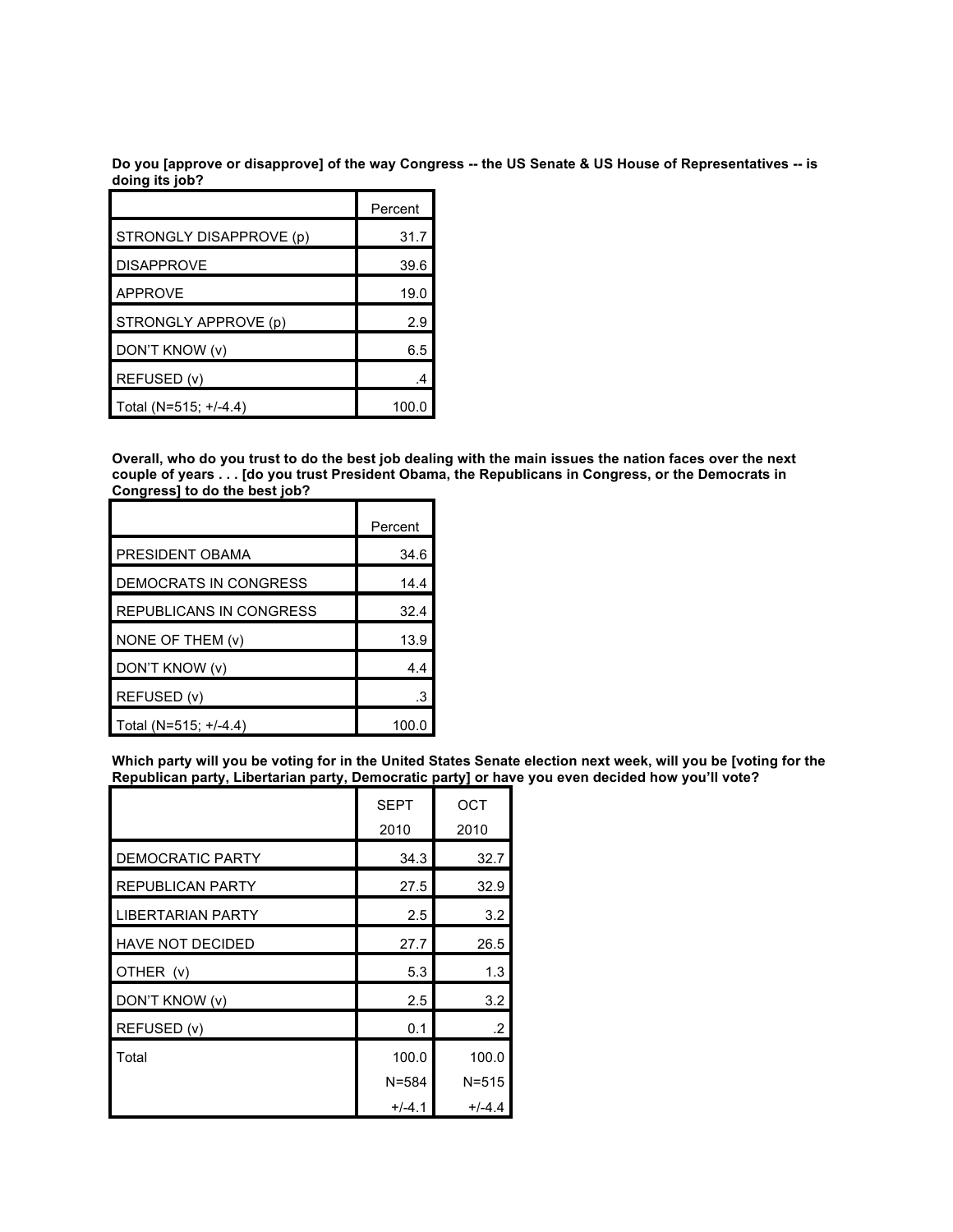Which party will you be supporting in your local North Carolina state House of Representative elections, will **you be [supporting the Republican party, the Democratic party, some other party], or have you even decided?**

|                         | <b>SEPT</b> | <b>OCT</b> |
|-------------------------|-------------|------------|
|                         | 2010        | 2010       |
| <b>DEMOCRATIC PARTY</b> | 34.0        | 34.8       |
| <b>REPUBLICAN PARTY</b> | 29.3        | 29.4       |
| SOME OTHER PARTY        | 2.4         | 2.8        |
| <b>HAVE NOT DECIDED</b> | 30.3        | 28.6       |
| DON'T KNOW (v)          | 3.8         | 3.7        |
| REFUSED (v)             | 0.3         | .7         |
| Totals                  | 100.0       | 100.0      |
|                         | $N = 584$   | $N = 515$  |
|                         | $+/-4.1$    | $+/-4.4$   |

**Which party will you be supporting in your local North Carolina state Senate elections, will you be [supporting the Republican party, the Democratic party, some other party], or have you even decided?**

|                         | <b>SEPT</b> | <b>OCT</b> |
|-------------------------|-------------|------------|
|                         | 2010        | 2010       |
| DEMOCRATIC PARTY        | 34.2        | 35.9       |
| <b>REPUBLICAN PARTY</b> | 28.7        | 31.8       |
| <b>SOME OTHER PARTY</b> | 2.7         | 1.2        |
| <b>HAVE NOT DECIDED</b> | 29.9        | 27.4       |
| DON'T KNOW (v)          | 4.5         | 2.9        |
| REFUSED (v)             | 0.0         | .7         |
| Totals                  | 100.0       | 100.0      |
|                         | $N = 584$   | $N = 515$  |
|                         | $+/-4.1$    | $+/-4.4$   |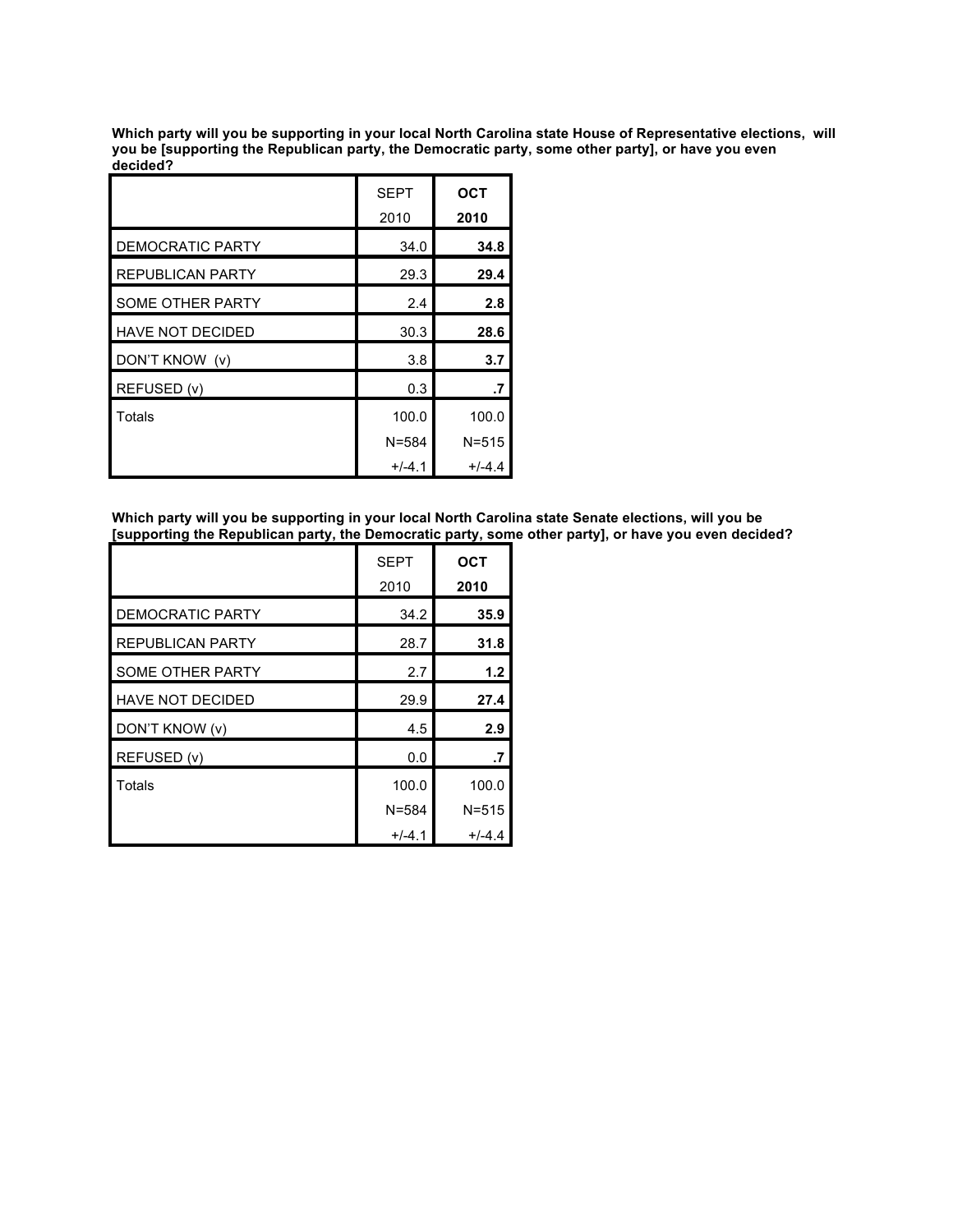Changing topics, I'd like to know how some state issues [may or may not] affect your votes in next week's election in North Carolina…I'm going to read you a list of issues and I'd like for you to tell me whether the issue [will influence or will not influence] your vote, or, if you haven't thought about it, you can let me know **that too.**

|                                            | <b>WILL NOT</b>                 | <b>WILL</b>                     | DON'T<br><b>HAVEN'T</b>            |             | RACES INFLUENCED |                   |
|--------------------------------------------|---------------------------------|---------------------------------|------------------------------------|-------------|------------------|-------------------|
|                                            | <b>INFLUENCE</b><br><b>VOTE</b> | <b>INFLUENCE</b><br><b>VOTE</b> | <b>GIVEN ANY</b><br><b>THOUGHT</b> | <b>KNOW</b> | <b>US SENATE</b> | NC<br>LEGISLATURE |
| <b>STATE BUDGET</b>                        | 15.0                            | 68.6                            | 10.8                               | 5.7         | 36.5             | 43.2              |
| <b>ECONOMY</b>                             | 7.9                             | 86.4                            | 3.4                                | 2.3         | 52.1             | 45.7              |
| <b>ECONOMIC</b><br>DEVELOPMENT             | 13.5                            | 72.3                            | 7.9                                | 6.3         | 44.1             | 42.4              |
| <b>JOB CREATION</b>                        | 9.7                             | 83.1                            | 5.3                                | 1.8         | 48.9             | 48.5              |
| <b>HOUSING &amp;</b><br><b>FORCLOSURES</b> | 32.6                            | 53.4                            | 9.0                                | 5.0         | 34.3             | 29.5              |
| <b>TAXES</b>                               | 18.6                            | 73.0                            | 5.2                                | 3.2         | 44.9             | 41.1              |
| <b>FAMILY VALUES</b>                       | 30.2                            | 59.8                            | 6.0                                | 4.0         | 35.3             | 33.3              |

Total (N=515;+/-4.4)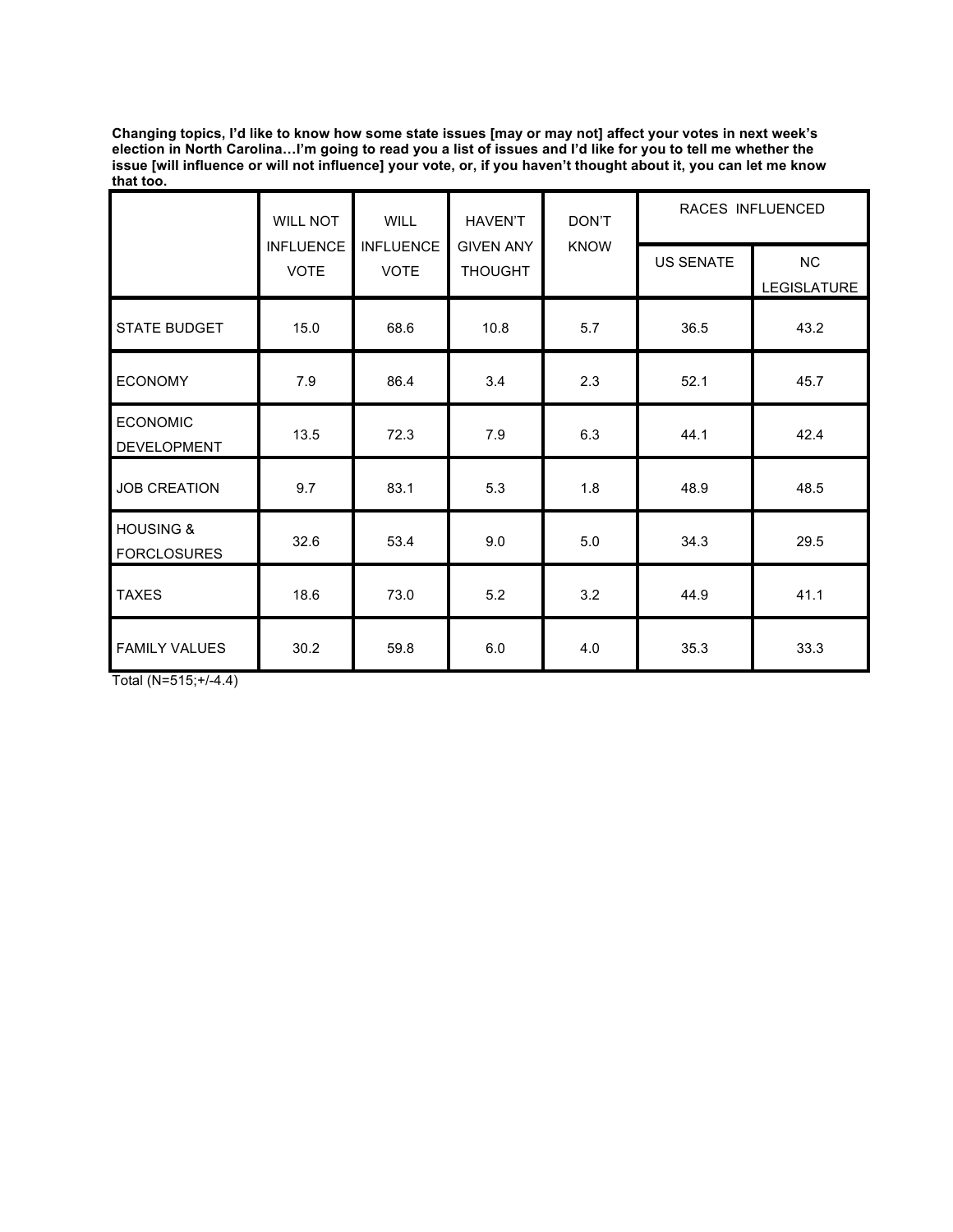|                                             | <b>REPUBLICANS</b> | <b>DEMOCRATS</b> | <b>NEITHER</b><br><b>PARTY</b> | SOME OTHER<br><b>PARTY</b> | <b>DON'T KNOW</b> |
|---------------------------------------------|--------------------|------------------|--------------------------------|----------------------------|-------------------|
| <b>IMMIGRATION</b>                          | 44.0               | 36.3             | 8.7                            | 1.3                        | 9.6               |
| <b>ECONOMY</b>                              | 39.8               | 42.2             | 9.5                            | 1.2                        | 7.2               |
| <b>HEALTH CARE</b>                          | 36.3               | 47.6             | 7.6                            | $\boldsymbol{.8}$          | 7.7               |
| <b>JOB CREATION</b>                         | 39.4               | 38.7             | 10.5                           | $\boldsymbol{.8}$          | 10.6              |
| <b>HOUSING &amp;</b><br><b>FORECLOSURES</b> | 31.7               | 39.4             | 13.0                           | 1.0                        | 14.9              |
| <b>TAXES</b>                                | 41.9               | 40.5             | 7.6                            | 1.3                        | 8.8               |
| <b>FAMILY VALUES</b>                        | 38.7               | 35.7             | 13.1                           | 1.2                        | 11.3              |

Now, I'd like to know which party you think will do a better job of handling these national issues…I'd like for **you to tell me whether you think [the Republicans or the Democrats] will do a better job handling…**

Total (N=515; +/-4.4)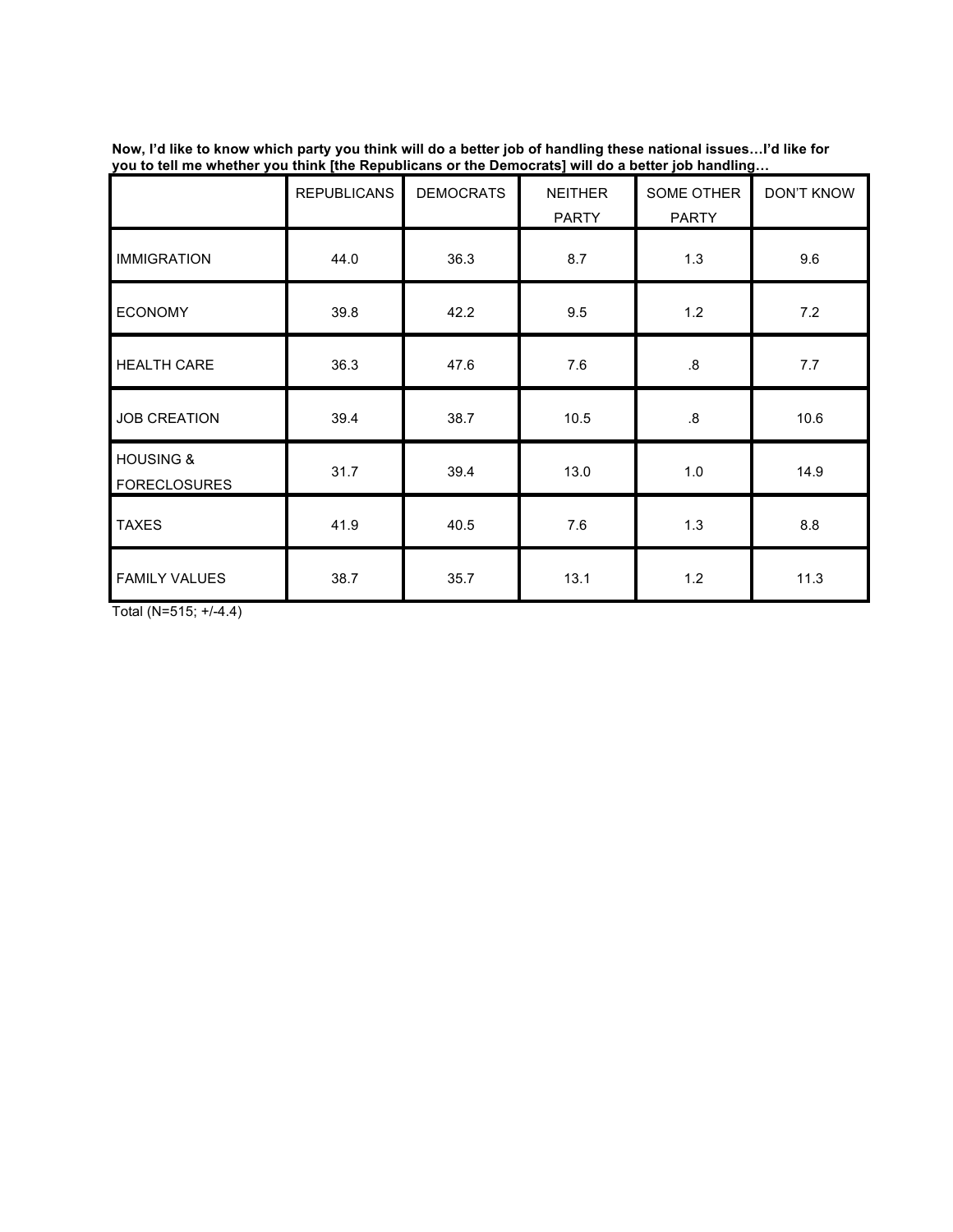| Now, I'd like to know which US Senate candidate you think will do a better job of handling these national      |
|----------------------------------------------------------------------------------------------------------------|
| issuesI'd like for you to tell me whether you think [Mike Beitler, Richard Burr, or Elaine Marshall] will do a |
| better job handling                                                                                            |

|                                   | <b>BEITLER</b> | <b>BURR</b> | <b>MARSHALL</b> | <b>NONE OF</b> | <b>DON'T</b> |
|-----------------------------------|----------------|-------------|-----------------|----------------|--------------|
|                                   |                |             |                 | <b>THEM</b>    | <b>KNOW</b>  |
| <b>IMMIGRATION</b>                | 4.9            | 31.3        | 25.4            | 4.5            | 33.9         |
| <b>ECONOMY</b>                    | 2.9            | 31.4        | 25.2            | 3.7            | 36.8         |
| <b>HEALTH CARE</b>                | 1.8            | 31.1        | 28.5            | 3.0            | 35.6         |
| <b>JOB CREATION</b>               | 2.8            | 30.6        | 25.6            | 4.3            | 36.7         |
| <b>HOUSING &amp; FORECLOSURES</b> | 3.0            | 29.0        | 24.7            | 6.0            | 37.3         |
| <b>TAXES</b>                      | 3.0            | 31.1        | 25.9            | 4.1            | 35.8         |
| <b>FAMILY VALUES</b>              | 4.2            | 30.2        | 23.5            | 5.1            | 36.9         |

Total (N=515; +/-4.4)

### **Now, I'd like to know how you feel about government in general…**

How much of the time [none, very little, some, or all of the time] do you think you can trust the government in **Raleigh to do what is in the public's interest?**

|                                | Percent |
|--------------------------------|---------|
| NONE OF THE TIME               | 13.6    |
| <b>VERY LITTLE OF THE TIME</b> | 16.7    |
| SOME OF THE TIME               | 60.8    |
| ALL OF THE TIME                | 4.8     |
| DON'T KNOW (v)                 | 3.3     |
| REFUSED (v)                    | .8      |
| Total (N=515; +/-4.4)          | 100.0   |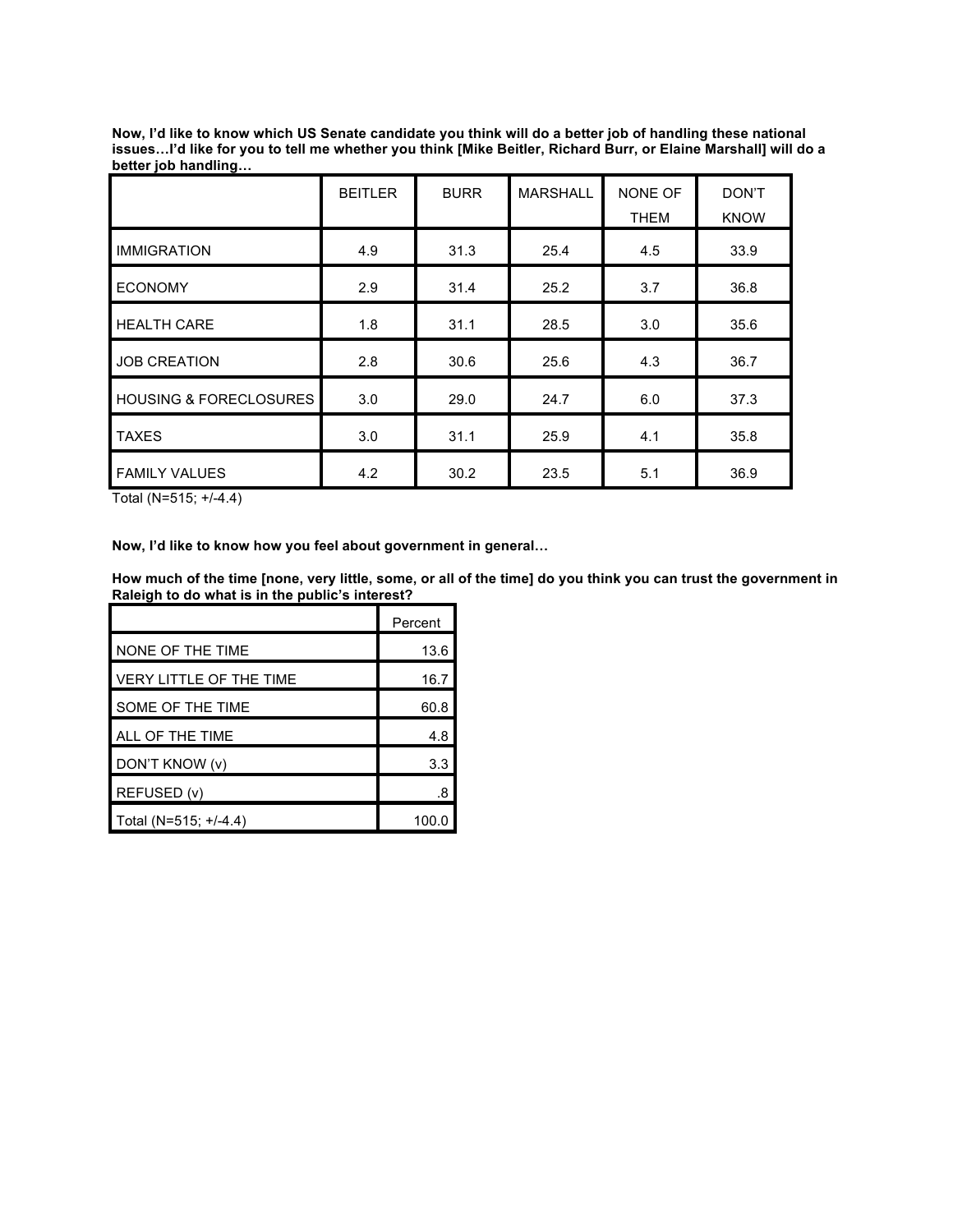Now, changing topics to the United States Congress and the North Carolina legislature, I'd like to know how you would rate their work...so, on a scale of 0 to 10, with [zero (0) being "doing nothing at all" and ten (10) **being "working extremely hard"] how would you rate the work of the North Carolina General Assembly?**

On a scale of 0 to 10, with [zero (0) being "doing nothing at all" and ten (10) being "working extremely hard"] **how would you rate the work of the United States Congress?**

|                              | <b>NC GENERAL</b><br><b>ASSEMBLY</b> | US<br><b>CONGRESS</b> |  |
|------------------------------|--------------------------------------|-----------------------|--|
| 0-DOING NOTHING AT ALL       | 3.2                                  | 7.9                   |  |
|                              | 0.8                                  | 4.1                   |  |
| $\overline{2}$               | 2.3                                  | 7.8                   |  |
| 3                            | 7.1                                  | 9.4                   |  |
| 4                            | 11.1                                 | 13.6                  |  |
| 5-MIDDLE CATEGORY            | 23.0                                 | 19.0                  |  |
| 6                            | 17.4                                 | 12.8                  |  |
| $\overline{7}$               | 17.2                                 | 12.4                  |  |
| 8                            | 8.0                                  | 6.1                   |  |
| 9                            | 0.3                                  | 1.8                   |  |
| 10-WORKING EXTREMELY HARD    | 2.6                                  | 2.4                   |  |
| DON'T KNOW (v) & REFUSED (v) | 7.0                                  | 2.6                   |  |

#### **Do you know people that will not vote for a U.S. Senate candidate who is a woman?**

|                       | Percent |  |
|-----------------------|---------|--|
| I NO                  | 83.0    |  |
| <b>YES</b>            | 13.6    |  |
| DON'T KNOW (v)        | 3.1     |  |
| REFUSED (v)           | .3      |  |
| Total (N=515; +/-4.4) | 100.0   |  |

All things being equal, would you rather vote for [a man, a woman] or would a U.S. Senate candidate's **gender make no difference to you?**

|                                         | Percent |
|-----------------------------------------|---------|
| VOTE FOR A MAN                          | 3.7     |
| VOTE FOR A WOMAN                        | 4.3     |
| <b>GENDER DOESN'T MAKE A DIFFERENCE</b> | 91.9    |
| DON'T KNOW (v)                          |         |
| Total (N=515; +/-4.4)                   |         |